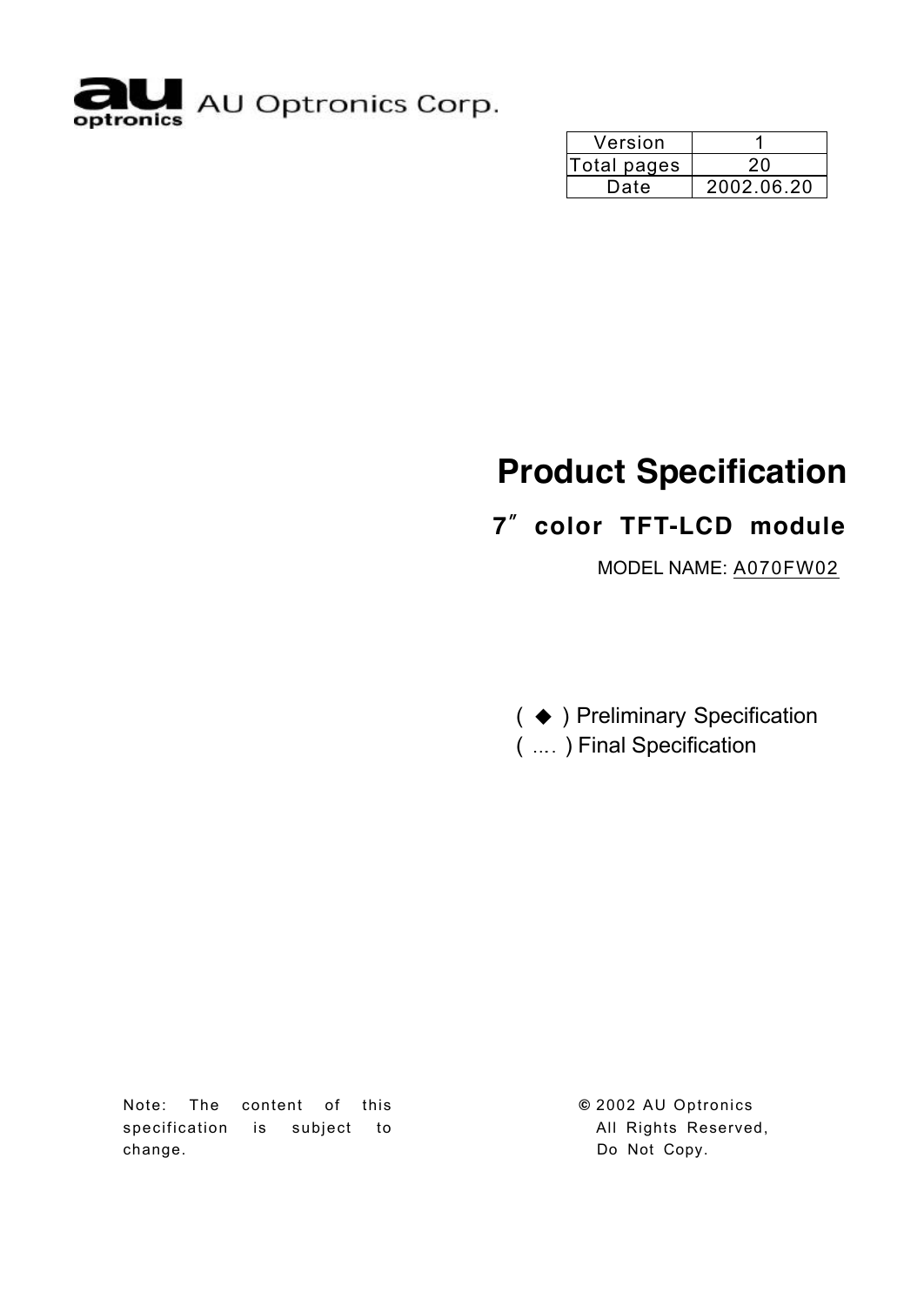

# **Property and Record of Revision**

| Version   | Revise Date Page |              | Content                                                          |
|-----------|------------------|--------------|------------------------------------------------------------------|
| $\pmb{0}$ | 18/Feb./2002     | $\pmb{0}$    | First draft.                                                     |
| 1         | 20/Jun./2002     | $\mathbf{1}$ | Polarizer treatment: LR(1.2%) $\rightarrow$ without LR treatment |
|           |                  | $\mathbf{1}$ | Outline: 167(W)×101(H)×6.9(D) → 167.1(W)×102(H)×8(D)             |
|           |                  | $\mathbf{1}$ | Weight: $170g(typ) \rightarrow 200g(typ)$                        |
|           |                  | $\,$ 5 $\,$  | Storage temperature: -30 ~95℃ →-40 ~95℃                          |
|           |                  | $\,6\,$      | Lamp driving conditions: $6.5mA \rightarrow 6mA$                 |
|           |                  | 10           | Humidity: $95\% \rightarrow 90\%$                                |
|           |                  |              | 12~13 Revise the mechanical drawing                              |
|           |                  |              |                                                                  |
|           |                  |              |                                                                  |
|           |                  |              |                                                                  |
|           |                  |              |                                                                  |
|           |                  |              |                                                                  |
|           |                  |              |                                                                  |
|           |                  |              |                                                                  |
|           |                  |              |                                                                  |
|           |                  |              |                                                                  |
|           |                  |              |                                                                  |
|           |                  |              |                                                                  |
|           |                  |              |                                                                  |
|           |                  |              |                                                                  |
|           |                  |              |                                                                  |
|           |                  |              |                                                                  |
|           |                  |              |                                                                  |
|           |                  |              |                                                                  |
|           |                  |              |                                                                  |
|           |                  |              |                                                                  |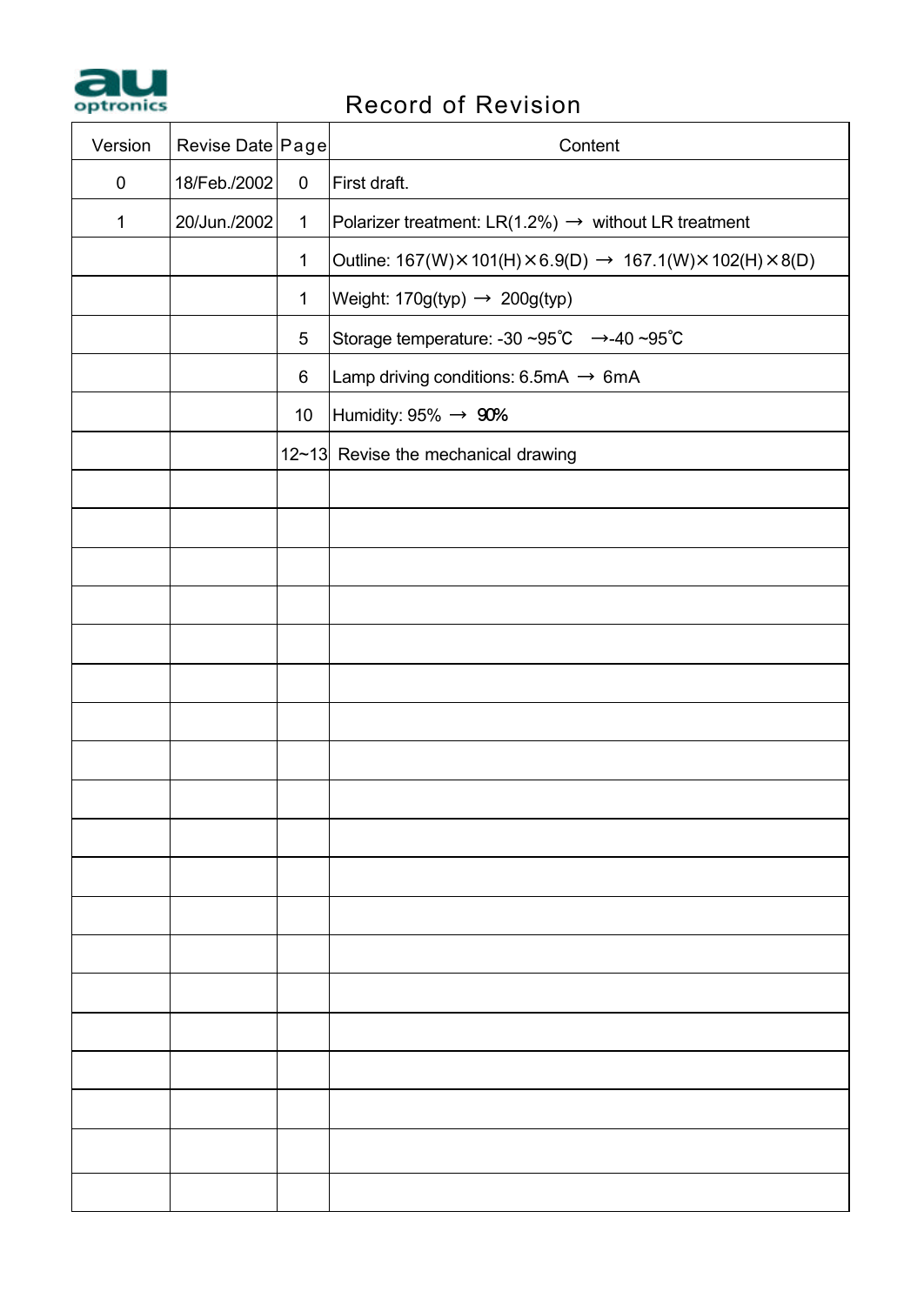

### **Contents:**

| 3. Evironment conditions |                |
|--------------------------|----------------|
|                          |                |
|                          |                |
|                          |                |
|                          |                |
|                          |                |
|                          |                |
|                          |                |
|                          | P <sub>8</sub> |
|                          |                |
|                          |                |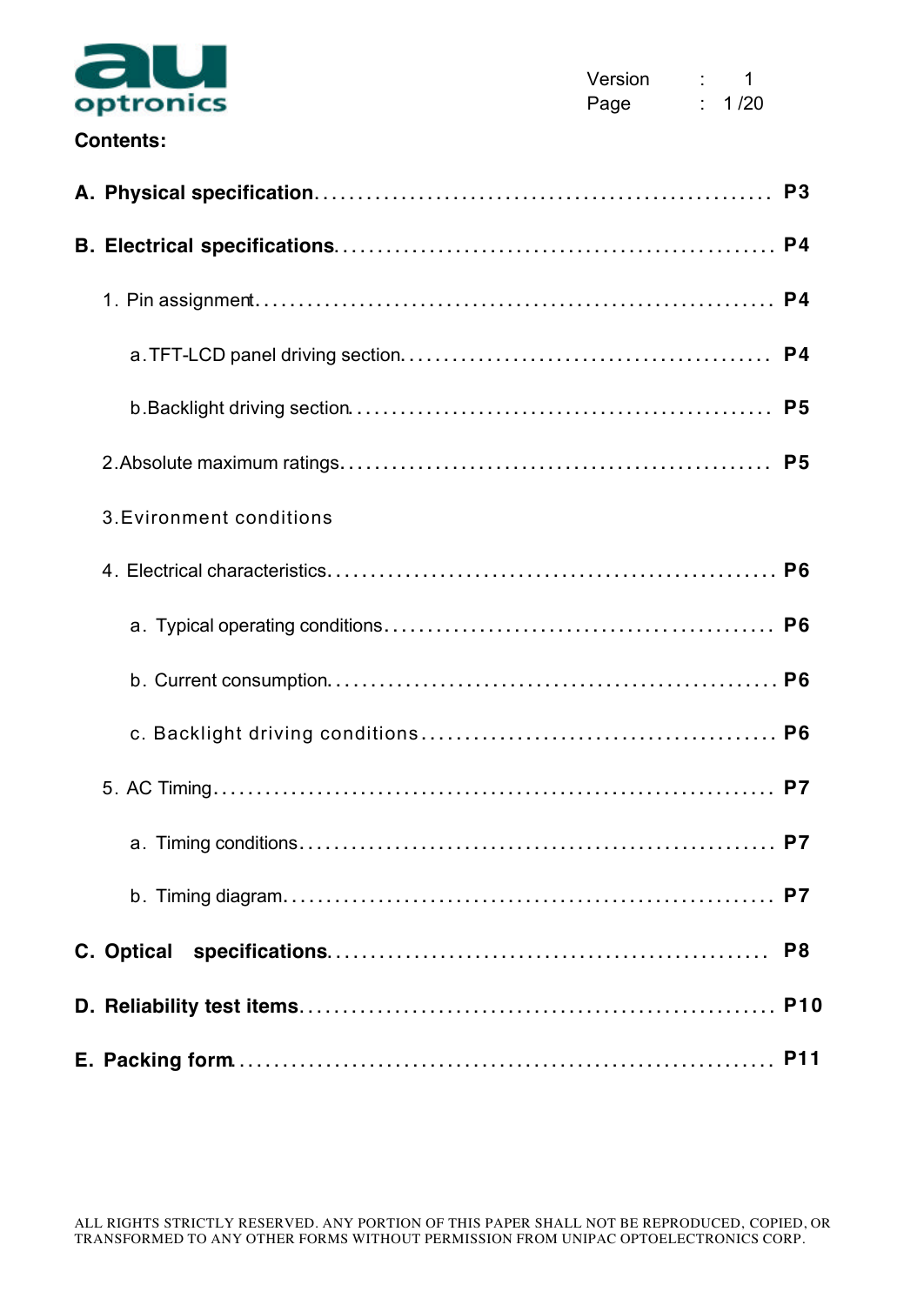

| Version | 1    |
|---------|------|
| Page    | 2/20 |

#### **Appendix:**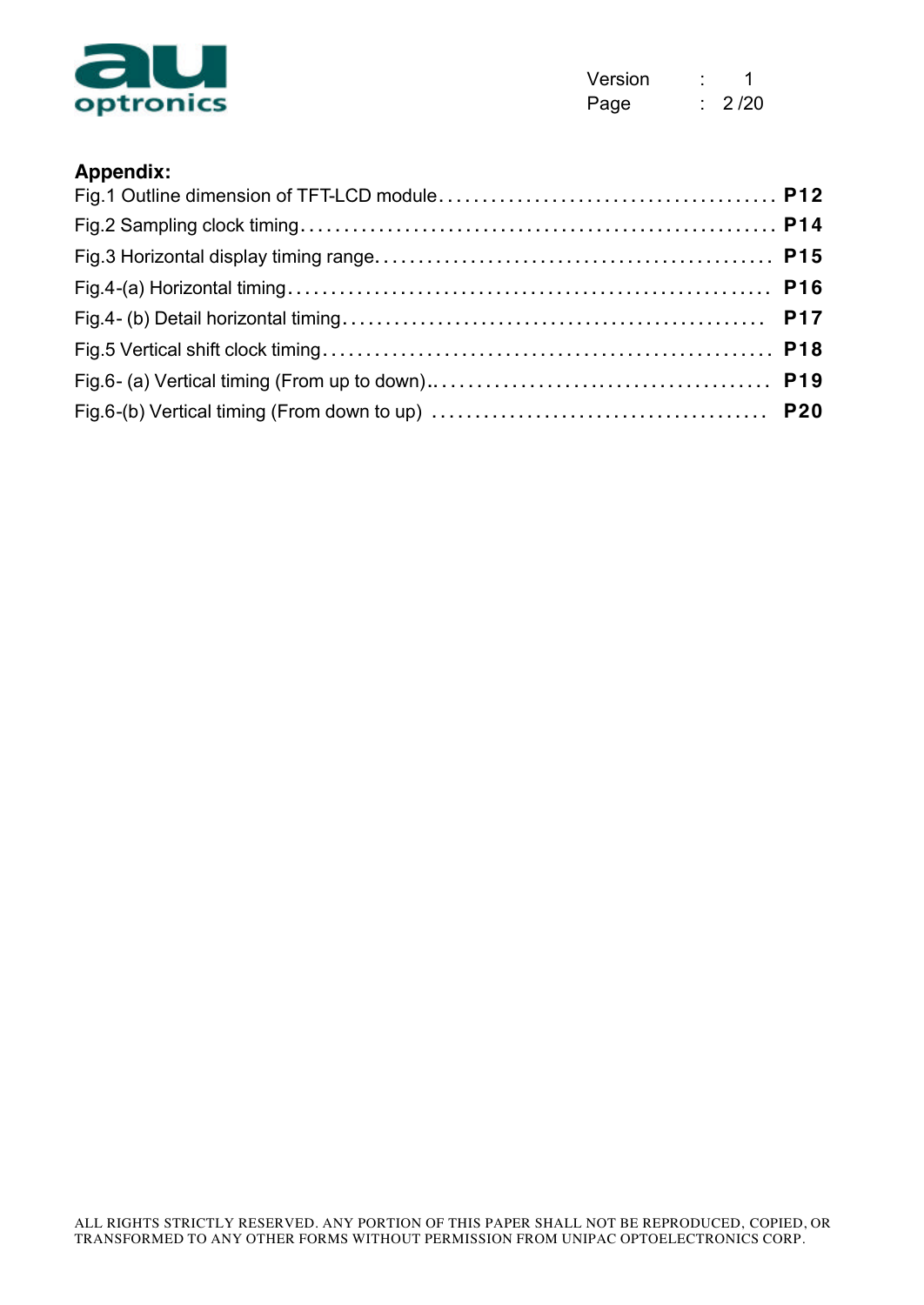

#### **A. Physical specifications**

| NO.                    | <b>Item</b>             | <b>Specification</b>                 | <b>Remark</b> |
|------------------------|-------------------------|--------------------------------------|---------------|
|                        | Display resolution(dot) | $1440(W) \times 234(H)$              |               |
| 2                      | Active area(mm)         | 154.08W) × 86.58(H)                  |               |
| 3<br>Screen size(inch) |                         | 7.0(Diagonal)                        |               |
| $\overline{4}$         | Dot pitch(mm)           | $0.107(W) \times 0.370(H)$           |               |
| 5                      | Color configuration     | R. G. B. stripe                      |               |
| 6                      | Overall dimension(mm)   | $167.1(W) \times 102(H) \times 8(D)$ | Note 1        |
| 7                      | Weight(g)               | $200 \pm 10$                         |               |
| 8                      | Surface treatment       | AG(5.5%) with WV film                |               |
| 9                      | <b>Backlight unit</b>   | L type lamp                          |               |

Note 1: Refer to Fig. 1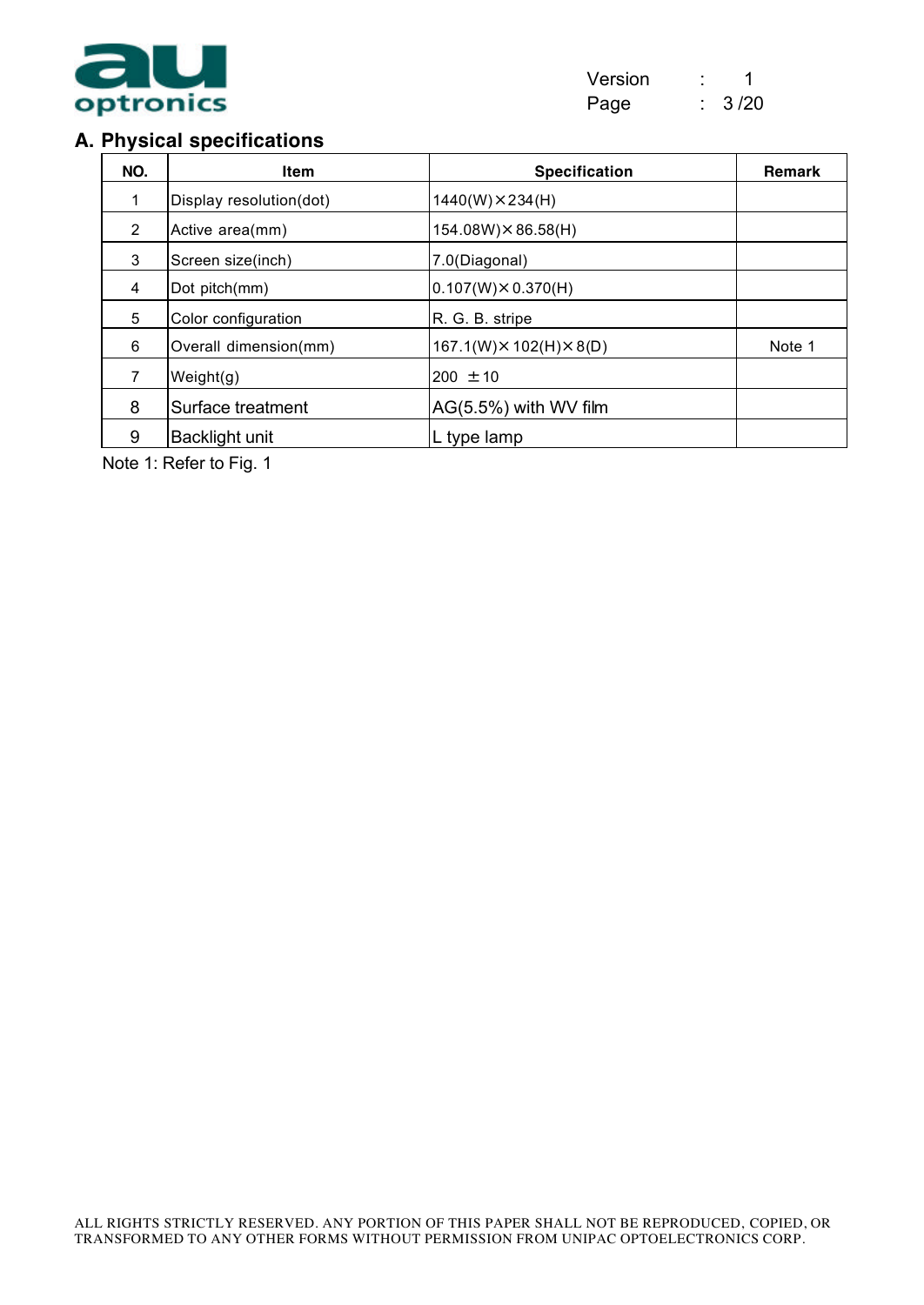

| Version | 1    |
|---------|------|
| Page    | 4/20 |

### **B. Electrical specifications**

1.Pin assignment

a. TFT-LCD panel driving section

| Pin no           | I/O<br><b>Symbol</b><br><b>Description</b> |                          | <b>Remark</b>                                           |            |
|------------------|--------------------------------------------|--------------------------|---------------------------------------------------------|------------|
| 1                | <b>GND</b>                                 | $\frac{1}{2}$            | Ground for logic circuit                                |            |
| $\mathbf 2$      | $V_{\rm CC}$                               | I                        | Supply voltage of logic control circuit for scan driver |            |
| 3                | $V_{GL}$                                   | T                        | Negative power for scan driver                          |            |
| 4                | $V_{GH}$                                   | T                        | Positive power for scan driver                          |            |
| 5                | <b>STVR</b>                                | I/O                      | Vertical start pulse                                    | Note 1     |
| 6                | <b>STVL</b>                                | I/O                      | Vertical start pulse                                    | Note 1     |
| $\overline{7}$   | <b>CKV</b>                                 | I                        | Shift clock input for scan driver                       |            |
| 8                | U/D                                        | $\mathbf{I}$             | UP/DOWN scan control input                              | Note 1,2   |
| $\boldsymbol{9}$ | <b>OEV</b>                                 | T                        | Output enable input for scan driver                     |            |
| 10               | <b>VCOM</b>                                | ı                        | Common electrode driving signal                         |            |
| 11               | <b>VCOM</b>                                | T                        | Common electrode driving signal                         |            |
| 12               | L/R                                        | T                        | LEFT/RIGHT scan control input                           | Note $1,2$ |
| 13               | <b>MOD</b>                                 | T                        | Sequential sampling and simultaneous sampling setting   | Note 3     |
| 14               | <b>OEH</b>                                 | T                        | Output enable input for data driver                     |            |
| 15               | <b>STHL</b>                                | I/O                      | Start pulse for horizontal scan line                    | Note 1     |
| 16               | <b>STHR</b>                                | I/O                      | Start pulse for horizontal scan line                    | Note 1     |
| 17               | CPH <sub>3</sub>                           | T                        | Sampling and shifting clock pulse for data driver       |            |
| 18               | CPH <sub>2</sub>                           | I                        | Sampling and shifting clock pulse for data driver       |            |
| 19               | CPH1                                       | T                        | Sampling and shifting clock pulse for data driver       |            |
| 20               | $V_{\rm CC}$                               | I                        | Supply voltage of logic control circuit for data driver |            |
| 21               | GND                                        | $\blacksquare$           | Ground for logic circuit                                |            |
| 22               | <b>VR</b>                                  | T                        | Alternated video signal input(Red)                      |            |
| 23               | VG                                         | T                        | Alternated video signal input(Green)                    |            |
| 24               | VB                                         | L                        | Alternated video signal input(Blue)                     |            |
| 25               | AV <sub>DD</sub>                           | $\mathsf I$              | Supply voltage for analog circuit                       |            |
| 26               | $AV_{SS}$                                  | $\overline{\phantom{0}}$ | Ground for analog circuit                               |            |

|  |  | Note 1: Selection of scanning mode (please refer to the following table) |  |
|--|--|--------------------------------------------------------------------------|--|
|--|--|--------------------------------------------------------------------------|--|

| Setting of scan<br>control input<br>U/D<br>L/R |                                       |             | <b>IN/OUT state</b>                      | for start pulse |             | <b>Scanning direction</b>                |  |
|------------------------------------------------|---------------------------------------|-------------|------------------------------------------|-----------------|-------------|------------------------------------------|--|
|                                                |                                       | <b>STVR</b> | <b>STVL</b>                              | <b>STHR</b>     | <b>STHL</b> |                                          |  |
| <b>GND</b>                                     | $\mathsf{V_{CC}}$                     | <b>OUT</b>  | IN                                       | OUT             | IN          | From up to down, and from left to right. |  |
| $V_{\rm CC}$                                   | GND.<br>IN<br>OUT<br><b>OUT</b><br>ΙN |             | From down to up, and from right to left. |                 |             |                                          |  |
| <b>GND</b>                                     | <b>GND</b>                            | <b>OUT</b>  | IN                                       | ΙN              | <b>OUT</b>  | From up to down, and from right to left. |  |
| $V_{\rm CC}$                                   | $V_{\rm CC}$                          | ΙN          | OUT                                      | OUT             | IN          | From down to up, and from left to right. |  |

IN: Input; OUT: Output.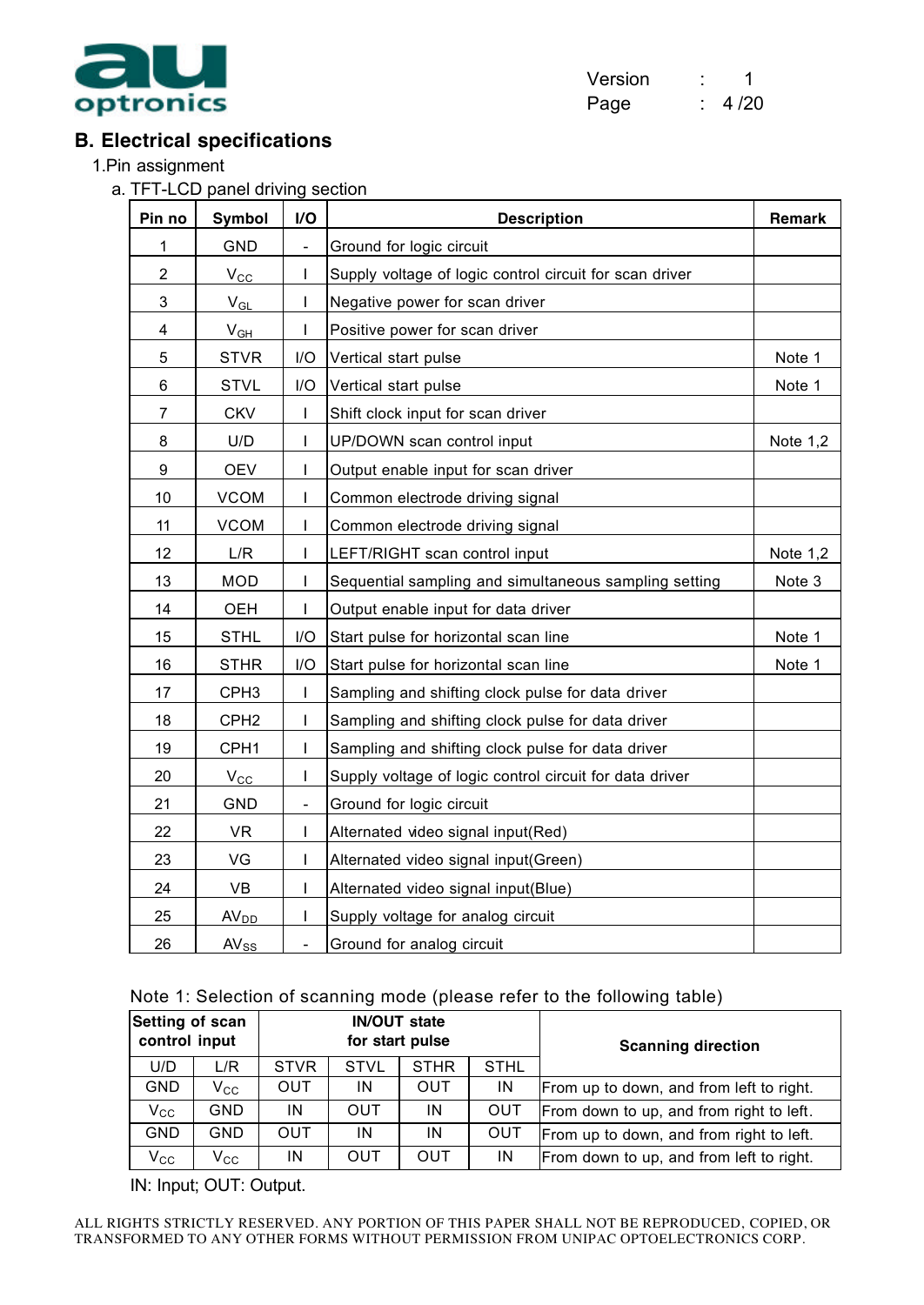

Note 2: Definition of scanning direction, Refer to figure as below:



Note 3: MOD = H: Simultaneous sampling.

#### MOD = L: Sequential sampling.

Please set CPH2 and CPH3 to GND when MOD = H.

#### b. Backlight driving section (Refer to Fig. 1)

| No. | <b>Symbol</b> | ı/O                      | <b>Description</b>                             | <b>Remark</b> |
|-----|---------------|--------------------------|------------------------------------------------|---------------|
|     | HI            |                          | Power supply for backlight unit (High voltage) |               |
|     | GND           | $\overline{\phantom{0}}$ | Ground for backlight unit                      |               |

#### 2. Absolute maximum ratings

| Item                 | Symbol           | <b>Condition</b> | Min.   | Max.          | Unit | Remark |
|----------------------|------------------|------------------|--------|---------------|------|--------|
|                      | $V_{\rm CC}$     | $GND=0$          | $-0.3$ |               | V    |        |
|                      | AV <sub>DD</sub> | $AV_{SS} = 0$    | $-0.3$ |               | V    |        |
| Power voltage        | $V_{GH}$         | $GND=0$          | $-0.3$ | 18            | V    |        |
|                      | $V_{GL}$         |                  | $-15$  | 0.3           | V    |        |
|                      | $V_{GH}-V_{GL}$  |                  |        | 33            | V    |        |
|                      | V,               |                  | $-0.3$ | $AVDD+0.3$    | v    | Note 1 |
| Input signal voltage | $V_1$            |                  | $-0.3$ | $V_{CC}$ +0.3 | V    | Note 2 |
|                      | <b>VCOM</b>      |                  | $-2.9$ | 5.2           | V    |        |

Note 1: VR, VG, VB.

Note 2: STHL, STHR, OEH, L/R, CPH1~CPH3, STVR, STVL, OEV, CKV, U/D.

#### 3. Environment condition

| <b>Item</b>              |                            | Condition                  | Spec.                                         | Remark     |
|--------------------------|----------------------------|----------------------------|-----------------------------------------------|------------|
| Operating<br>temperature | Panel with<br>lighting BLU | Ambient<br>(panel surface) | $-30 - 70^{\circ}$ C<br>$(-20 - 90^{\circ}C)$ | Note 1,2,3 |
|                          | Panel                      | Panel surface              | $-20 - 90^{\circ}C$                           |            |
| Storage<br>temperature   | Panel with<br>lighting BLU | Surface<br>temperature     | $-40 - 95^{\circ}C$                           | Note 4     |
|                          | Panel                      | Surface<br>temperature     | $-40 - 95^{\circ}C$                           |            |

Note 1:Under the condition of the operating temperature, the panel would be function normal for the visual display only. For contrast, response time, and other factors related to display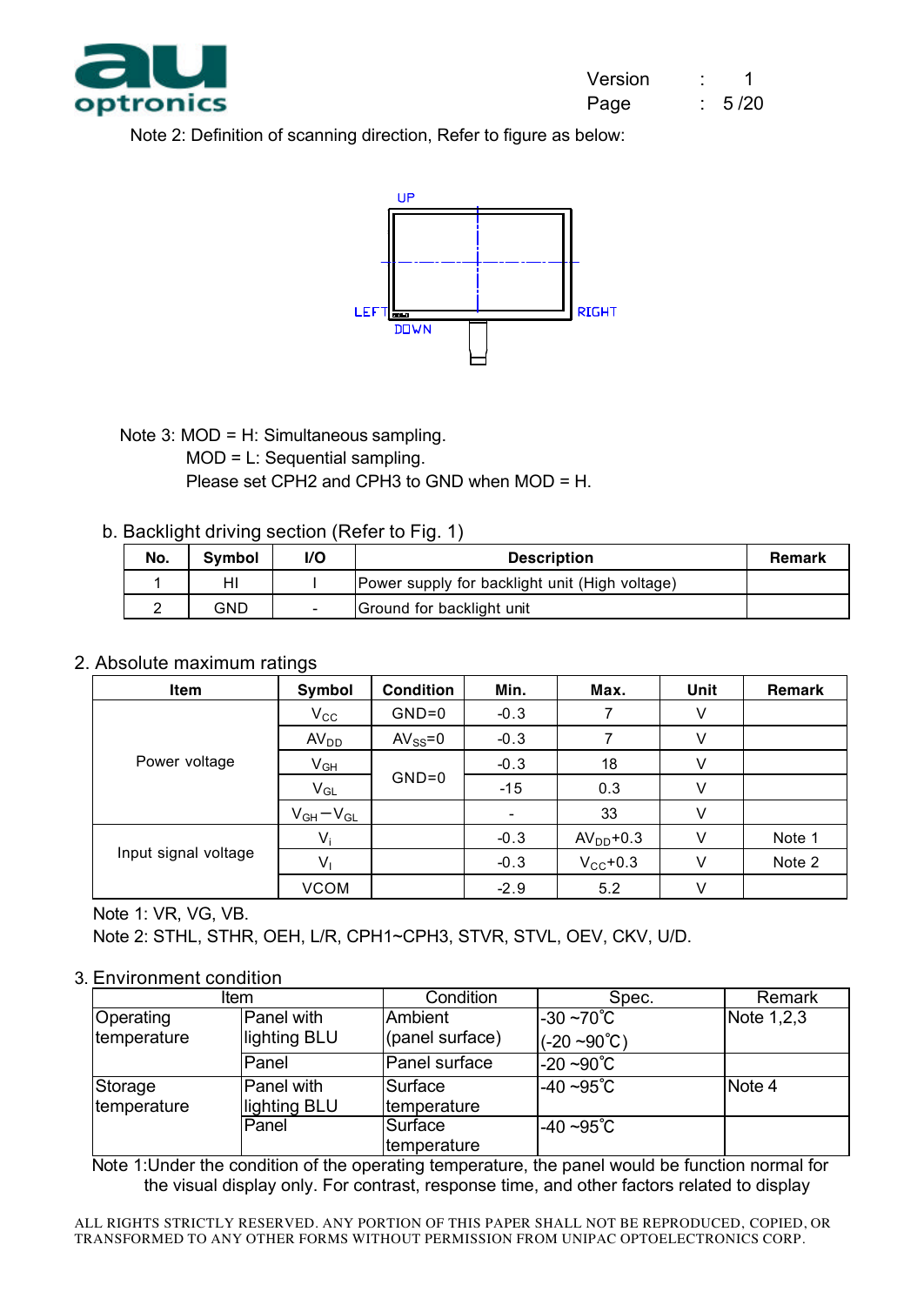

quality, determine temperature using the formula Ta=25℃

Note 2: Panel surface temperature is defined as the maximum temperature of panel surface. In general, the lamp side temperature is higher than non-lamp side around 10 ℃

Note 3: The backlight has been turned on before running about condition.

Note 4: BLU is off

#### 4. Electrical characteristics

a. Typical operating conditions (GND=AVss=0V, Note 4 )

| <b>JI</b><br>Item                         | ັ              | Symbol                    | Min.                | Typ.                | Max.                | Unit   | <b>Remark</b>        |
|-------------------------------------------|----------------|---------------------------|---------------------|---------------------|---------------------|--------|----------------------|
| Power supply                              |                | $V_{\rm CC}$              | 3                   | 5                   | 5.2                 | V      |                      |
|                                           |                | AV <sub>DD</sub>          | 4.8                 | 5                   | 5.2                 | V      |                      |
|                                           |                | $V_{GH}$                  | 14.3                | 15                  | 15.7                | ٧      |                      |
|                                           |                | $V_{GL}$                  | $-10.5$             | $-10$               | $-9.5$              | V      |                      |
| Video signal<br>amplitude<br>(VR, VG, VB) |                | $V_{iA}$                  | 0.4                 |                     | $AVDD-0.4$          | V      | Note 1               |
|                                           |                | V <sub>iAC</sub>          |                     | 3                   |                     | V      | AC component         |
|                                           |                | $V_{IDC}$                 |                     | AV <sub>DD</sub> /2 |                     | V      | DC component         |
| <b>VCOM</b>                               |                | V <sub>CAC</sub>          | 3.5                 | 5.6                 | 6.5                 | $Vp-p$ | AC component, Note 2 |
|                                           |                | $V_{CDC}$                 | 1.4                 | 1.7                 | 2.0                 | V      | DC component         |
| Input<br>signal<br>voltage                | H Level        | V <sub>IH</sub>           | 0.8 V <sub>CC</sub> |                     | $V_{\rm CC}$        | ٧      | Note 3               |
|                                           | L Level<br>--- | $V_{IL}$<br>$\sim$ $\sim$ | 0                   |                     | 0.2 V <sub>CC</sub> | ٧      |                      |

Note 1: Refer to Fig.4- (a).

Note 2: The brightness of LCD panel could be changed by adjusting the AC component of VCOM.

Note 3: STHL, STHR, OEH, L/R, CPH1~CPH3, STVR, STVL, OEV, CKV, U/D.

Note 4: Be sure to apply GND,  $V_{CC}$  and  $V_{GL}$  to the LCD first, and then apply  $V_{GH}$ .

b. Current consumption (GND=AVss=0V)

| <b>Parameter</b> | Symbol          | <b>Condition</b> | Min.                     | Typ. | Max. | Unit       | <b>Remark</b> |
|------------------|-----------------|------------------|--------------------------|------|------|------------|---------------|
| Current          | I <sub>GH</sub> | $V_{GH} = 15V$   | $\overline{\phantom{0}}$ | 0.20 | 0.5  | <b>mA</b>  |               |
| for<br>driver    | <b>I</b> GL     | $V_{GL} = -10V$  | $\overline{\phantom{0}}$ | 0.80 | 1.5  | <b>mA</b>  |               |
|                  | $_{\rm{lcc}}$   | $V_{CC} = 5V$    | $\overline{\phantom{0}}$ | 3.0  | 6.0  | <b>mA</b>  |               |
|                  | <b>I</b> DD     | $AVDD=5V$        | $\overline{\phantom{0}}$ | 17.0 | 30   | <b>m</b> A |               |

c. Backlight driving conditions

| <b>Parameter</b>      | Symbol      | Min.    | Typ.    | Max.  | Unit  | <b>Remark</b> |
|-----------------------|-------------|---------|---------|-------|-------|---------------|
| Lamp voltage          | $V_L$       |         | (580)   | (640) | Vrms  |               |
| Lamp current          |             |         | 6       |       | mArms |               |
| Frequency             | $F_{\rm L}$ |         | 60      | 80    | kHz   | Note 4        |
|                       | $V_{\rm S}$ |         |         | 870   | Vrms  | Note $1,5$    |
| Lamp starting voltage |             |         |         | 1150  | Vrms  | Note $2,5$    |
|                       |             |         |         | 1300  | Vrms  | Note $3,5$    |
| Lamp life time        |             | (25000) | (40000) |       | Hr    | Note 6        |

Note 1: Ta = 25℃.

Note  $2: Ta = 0^{\circ}C$ .

Note 3: Ta = -30℃.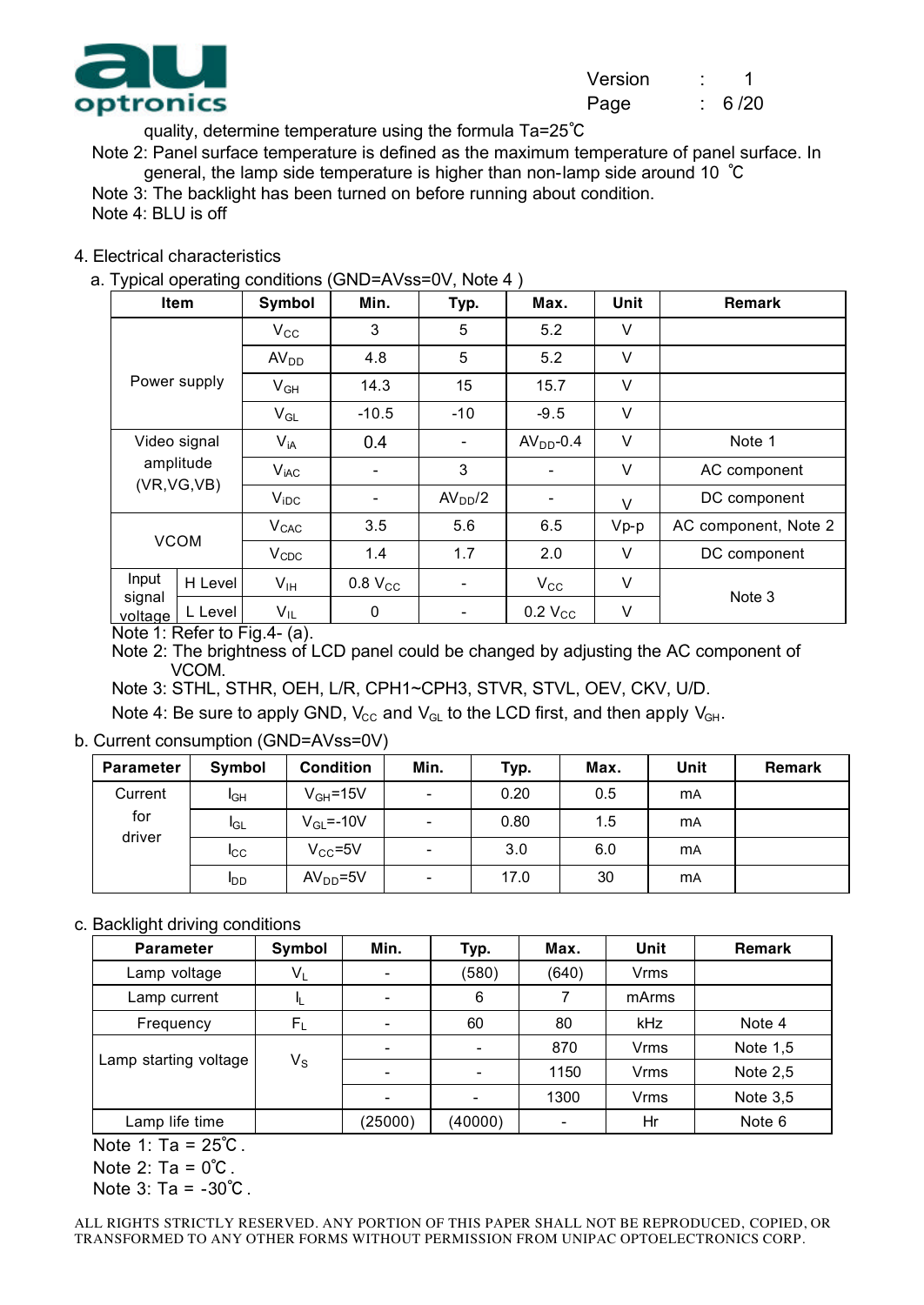

- Note 4: The lamp frequency should be selected as different as possible from display horizontal synchronous signal to avoid interference.
- Note 5: For starting the backlight unit, the output voltage of DC/AC' s transformer should be larger than the maximum lamp starting voltage.
- Note 6: The" Lamp life time" is defined as the module brightness decrease to 50% original brightness at Ta=25℃, I<sub>L</sub>=6mA.

#### 5. AC Timing

a. Timing conditions

| <b>Parameter</b>                   | <b>Symbol</b>                       | Min.                     | Typ.                         | Max.                     | Unit.              | Remark     |
|------------------------------------|-------------------------------------|--------------------------|------------------------------|--------------------------|--------------------|------------|
| Rising time                        | $t_{r}$                             |                          |                              | 10                       | ns                 | Note 1     |
| Falling time                       | $t_f$                               |                          |                              | 10                       | ns                 | Note 1     |
| High and low level pulse width     | $t_{\text{CPH}}$                    | 99                       | 103                          | 107                      | ns                 | CPH1~CPH3  |
| CPH pulse duty                     | $t_{CWH}$                           | 40                       | 50                           | 60                       | $\%$               | CPH1~CPH3  |
| CPH pulse delay                    | $t_{C12}$<br>$t_{C23}$<br>$t_{C31}$ | 30                       | $t_{\text{CPH}}/3$           | $t_{\text{CPH}}/2$       | ns                 | CPH1~CPH3  |
| STH setup time                     | $t_{\text{SUH}}$                    | 20                       |                              |                          | ns                 | STHR, STHL |
| STH hold time                      | $t_{HDH}$                           | 20                       | $\qquad \qquad \blacksquare$ |                          | <b>Ns</b>          | STHR, STHL |
| STH pulse width                    | $t_{\footnotesize\rm STH}$          |                          | $\mathbf{1}$                 |                          | $t_{\text{CPH}}$   | STHR, STHL |
| STH period                         | $t_{H}$                             | 61.5                     | 63.5                         | 65.5                     | $\mu$ S            | STHR, STHL |
| OEH pulse width                    | $t_{OEH}$                           |                          | 1.22                         |                          | $\mu$ S            | <b>OEH</b> |
| Sample and hold disable time       | $t_{DIS1}$                          | $\overline{\phantom{0}}$ | 8.28                         | $\blacksquare$           | $\mu$ S            |            |
| OEV pulse width                    | $t_{OEV}$                           | $\blacksquare$           | 5.40                         | $\blacksquare$           | $\mu$ S            | <b>OEV</b> |
| CKV pulse width                    | $t_{CKV}$                           | $\blacksquare$           | 4.18                         | $\blacksquare$           | $\mu$ S            | <b>CKV</b> |
| Clean enable time                  | $t_{DIS2}$                          |                          | 3.74                         |                          | $\mu$ S            |            |
| Horizontal display start           | $t_{\text{SH}}$                     | $\overline{\phantom{0}}$ | $\mathbf 0$                  | $\blacksquare$           | $T_{\text{CPH}}/3$ |            |
| Horizontal display<br>timing range | $t_{\sf DH}$                        | $\overline{\phantom{a}}$ | 1440                         | $\overline{\phantom{a}}$ | $T_{\text{CPH}}/3$ |            |
| STV setup time                     | $t_{\text{SUV}}$                    | 400                      | $\blacksquare$               | $\overline{\phantom{a}}$ | ns                 | STVL, STVR |
| STV hold time                      | $t_{HDV}$                           | 400                      | $\qquad \qquad \blacksquare$ |                          | ns                 | STVL, STVR |
| STV pulse width                    | $t_{STV}$                           |                          | L,                           | 1                        | $t_H$              | STVL, STVR |
| Horizontal lines per field         | $t_{\rm V}$                         | 256                      | 262                          | 268                      | $t_H$              | Note 2     |
| Vertical display start             | $t_{SV}$                            |                          | 3                            |                          | $t_H$              |            |
| Vertical display timing range      | $t_{\text{DV}}$                     |                          | 234                          | $\blacksquare$           | $t_H$              |            |
| VCOM rising time                   | $t_{rCOM}$                          |                          | $\blacksquare$               | 5                        | $\mu$ S            |            |
| VCOM falling time                  | $t_{fCOM}$                          |                          | $\overline{a}$               | 5                        | $\mu$ S            |            |
| VCOM delay time                    | t <sub>DCOM</sub>                   |                          | $\overline{\phantom{a}}$     | 3                        | $\mu$ S            |            |
| RGB delay time                     | t <sub>DRGB</sub>                   |                          | $\overline{\phantom{0}}$     | $\mathbf{1}$             | $\mu$ S            |            |

Note 1: For all of the logic signals.

Note 2: Please don' t use odd horizontal lines to drive LCD panel for both odd and even field simultaneously.

#### b. Timing diagram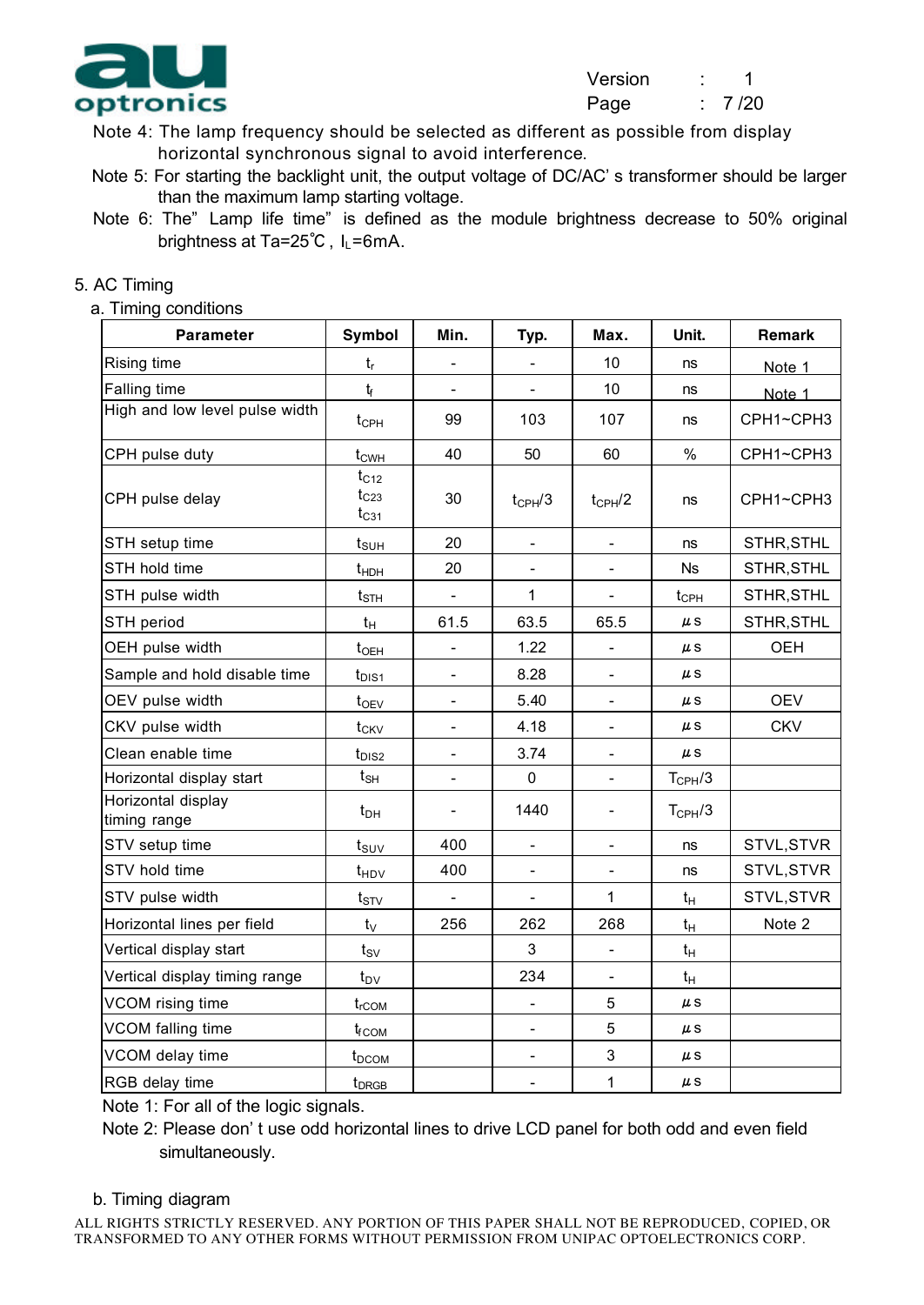

Please refer to the attached drawing, from Fig.2 to Fig.6.

| Item               |                                              | <b>Symbol</b>          | <b>Condition</b>                                                | Min.                                                 | Typ.                 | Max.                     | Unit     | Remark     |
|--------------------|----------------------------------------------|------------------------|-----------------------------------------------------------------|------------------------------------------------------|----------------------|--------------------------|----------|------------|
| Response time      | Rise<br>Fall                                 | <b>Tr</b><br><b>Tf</b> | $\theta = 0^{\circ}$                                            | $\overline{\phantom{a}}$<br>$\overline{\phantom{a}}$ | 25<br>30             | 50<br>60                 | ms<br>ms | Note $3,5$ |
| Contrast ratio     |                                              | CR                     | At optimized<br>Viewing angle                                   | 60                                                   | 300                  |                          |          | Note 4, 5  |
| Viewing angle      | Top<br><b>Bottom</b><br>Left<br><b>Right</b> |                        | $CR \ge 10$                                                     | 20<br>40<br>45<br>45                                 | 40<br>55<br>60<br>60 |                          | deg.     | Note 5, 6  |
| Viewing angle      | Top<br><b>Bottom</b><br>Left<br><b>Right</b> |                        | $CR \ge 5$                                                      | 30<br>60<br>60<br>60                                 | 50<br>70<br>70<br>70 |                          | deg.     | Note 5, 6  |
| <b>Brightness</b>  |                                              | $Y_L$                  | $I_L = 6mA$ , 25°C                                              | 350                                                  | 500                  | $\overline{\phantom{a}}$ | nit      | Note 7     |
|                    |                                              |                        | $I_L = 9.5mA, -10$<br>°C, 1min                                  | 100                                                  | 190                  |                          | nit      |            |
|                    |                                              |                        | $I_L = 11 \text{mA}, -20 \degree \text{C},$<br>1 <sub>min</sub> | $\overline{\phantom{a}}$                             |                      |                          | nit      |            |
|                    |                                              | X                      | $\theta = 0^{\circ}$                                            | 0.26                                                 | 0.31                 | 0.36                     |          | Note 7     |
| White chromaticity |                                              | Y                      | $\theta = 0^{\circ}$                                            | 0.28                                                 | 0.33                 | 0.38                     |          |            |

#### **C. Optical specification (Note 1, Note 2)**

Note 1 : Ambient temperature =25°C, and lamp current  $L = 6$  mArms. To be measured in the dark room.

Note 2 :To be measured on the center area of panel with a viewing cone of 1° by Topcon luminance meter BM-5, after 10 minutes operation.

Note 3. Definition of response time:

The output signals of photo detector are measured when the input signals are changed from " black" to " white" (falling time) and from " white" to " black" (rising time), respectively. The response time is defined as the time interval between the 10% and 90% of amplitudes. Refer to figure as below.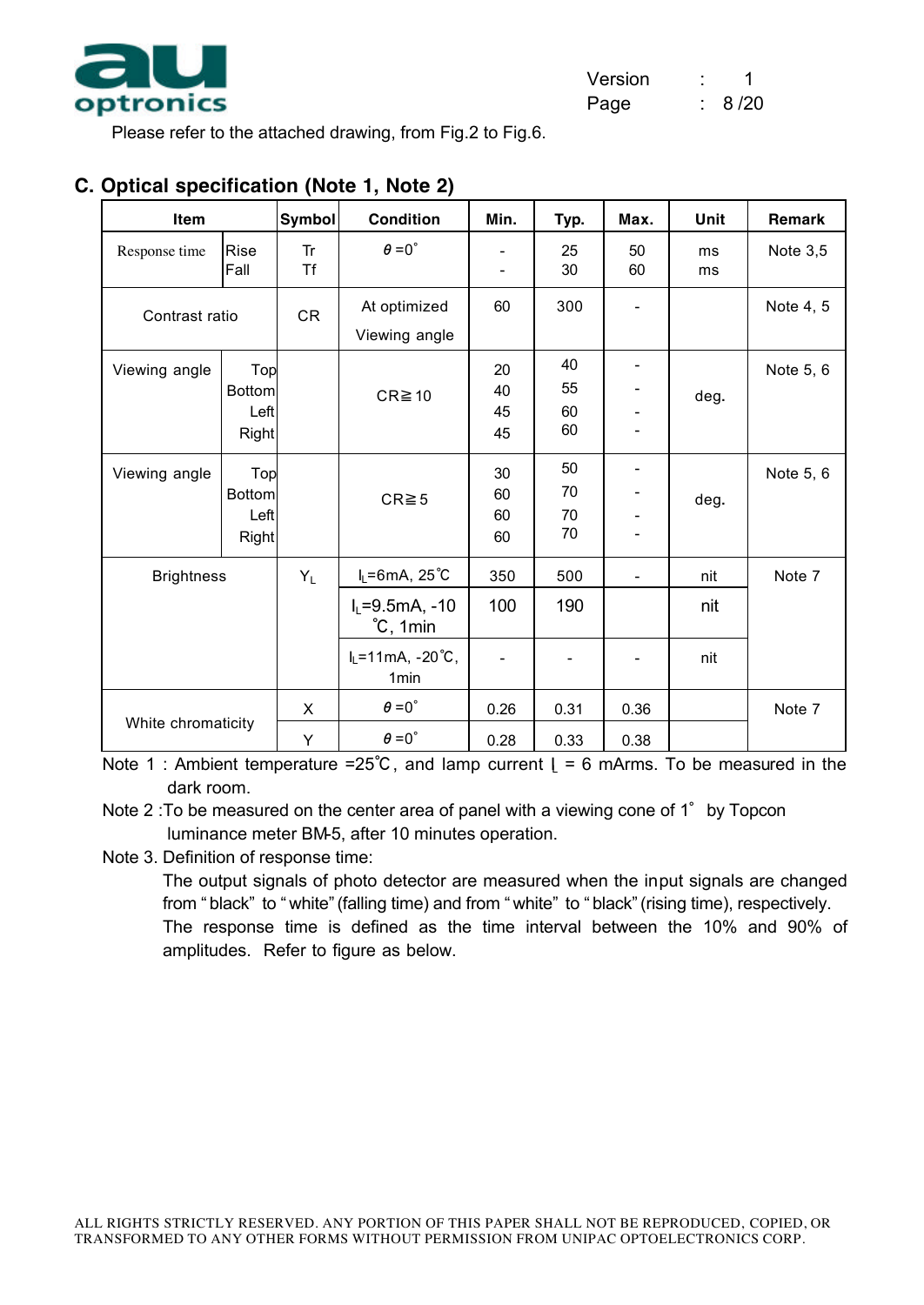

| Version |      |
|---------|------|
| Page    | 9/20 |



Note 4. Definition of contrast ratio:

Contrast ratio is calculated with the following formula.

Contrast ratio (CR)= Photo detector output when LCD is at " White" state Photo detector output when LCD is at " Black" state

Note 5. White  $Vi = V_{150} + 1.5V$ 

Black Vi= $V_{i50} \pm 2.0V$ 

" $\pm$ " means that the analog input signal swings in phase with  $V_{COM}$  signal.

" $\overline{+}$ " means that the analog input signal swings out of phase with V<sub>COM</sub> signal.

 $V_{150}$  : The analog input voltage when transmission is 50%

The 100% transmission is defined as the transmission of LCD panel when all the input terminals of module are electrically opened.

Note 6. Definition of viewing angle, Refer to figure as below.

![](_page_10_Picture_13.jpeg)

 $\sigma$ 

Note 7. Measured at the center area of the panel when all the input terminals of LCD panel are electrically opened.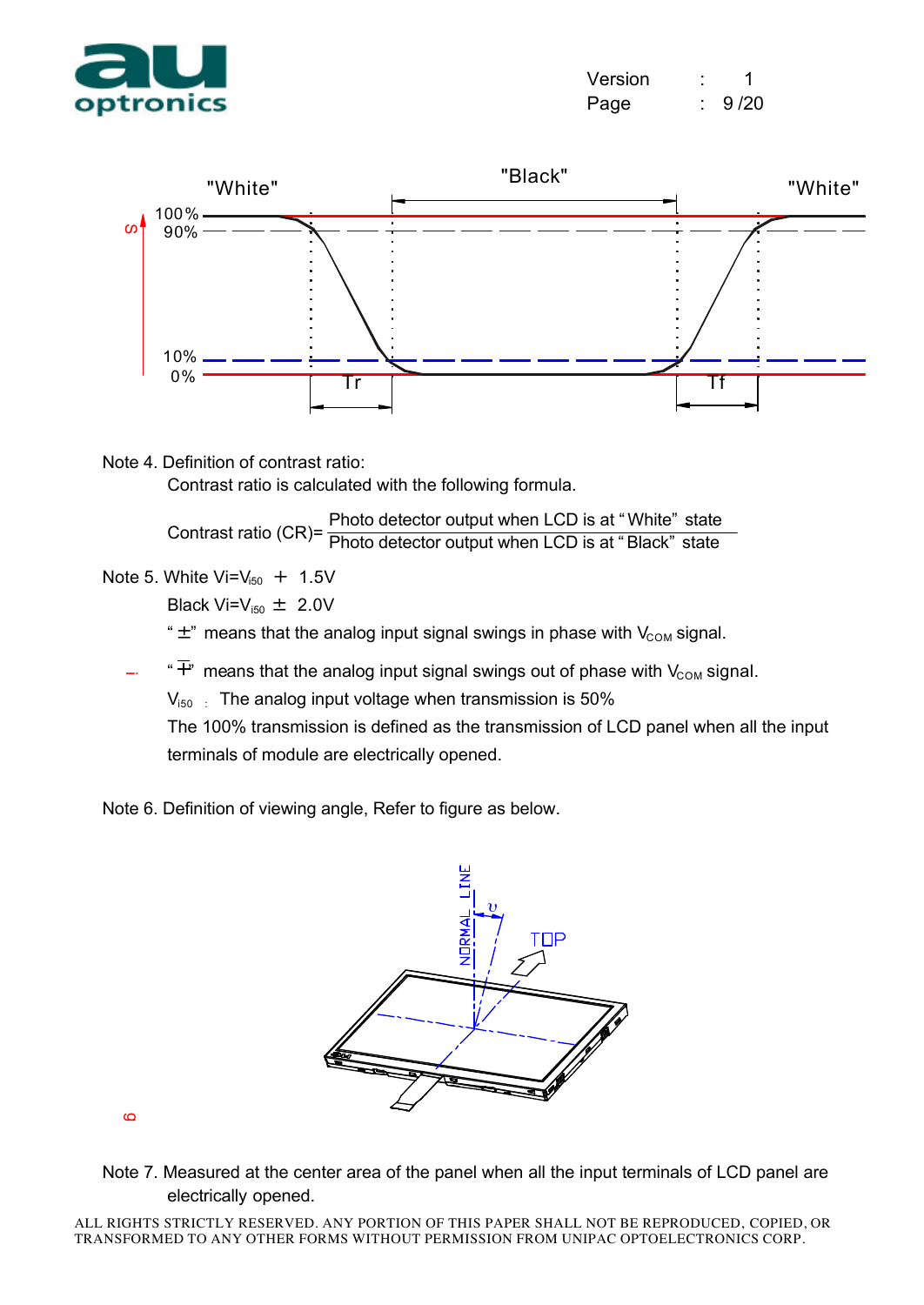![](_page_11_Picture_0.jpeg)

| Version |       |
|---------|-------|
| Page    | 10/20 |

#### **D. Reliability test items(Note 2):**

| No.            | <b>Test items</b>                  | <b>Conditions</b>                                                                                                                                                | <b>Remark</b>                       |
|----------------|------------------------------------|------------------------------------------------------------------------------------------------------------------------------------------------------------------|-------------------------------------|
| 1              | High temperature storage           | Ta= 90℃<br>240Hrs                                                                                                                                                |                                     |
| $\overline{2}$ | Low temperature storage            | Ta= -40°C<br>240Hrs                                                                                                                                              |                                     |
| 3              | High temperature operation         | Ta= 70℃<br>240Hrs                                                                                                                                                |                                     |
| 4              | Low temperature operation          | Ta= -20°C<br>240Hrs                                                                                                                                              |                                     |
| 5              | High temperature and high humidity | Ta= 60℃, 90% RH<br>240Hrs                                                                                                                                        | Operation                           |
| 6              | Heat shock                         | -30°C~85°C/200 cycles 1Hrs/cycle                                                                                                                                 | Non-operation                       |
| $\overline{7}$ | Electrostatic discharge            | $\pm 200V, 200pF(0 \Omega)$ , once for each<br>terminal                                                                                                          | Non-operation                       |
| 8              | Vibration                          | Frequency range<br>$:10 \times 55$ Hz<br>Stoke<br>: 1.5mm<br>: 10 $\sim$ 55 $\sim$ 10Hz<br>Sweep<br>2 hours for each direction of X, Y, Z<br>(6 hours for total) | JIS C7021,<br>$A-10$<br>condition A |
| 9              | <b>Mechanical shock</b>            | 100G, 6ms, $\pm X$ , $\pm Y$ , $\pm Z$<br>3 times for each direction                                                                                             | JIS C7021,<br>$A-7$<br>condition C  |
| 10             | Vibration (with carton)            | Random vibration:<br>$0.015G^2$ /Hz from 5~200Hz<br>-6dB/octave from 200~500Hz                                                                                   | IEC 68-34                           |
| 11             | Drop (with carton)                 | Height: 60cm<br>1 corner, 3 edges, 6 surfaces                                                                                                                    | <b>JIS Z0202</b>                    |

Note1: Ta: Ambient temperature.

Note 2: In the standard conditions, there is not display function NG issue occurred. All the cosmetic specification is judged before the reliability stress.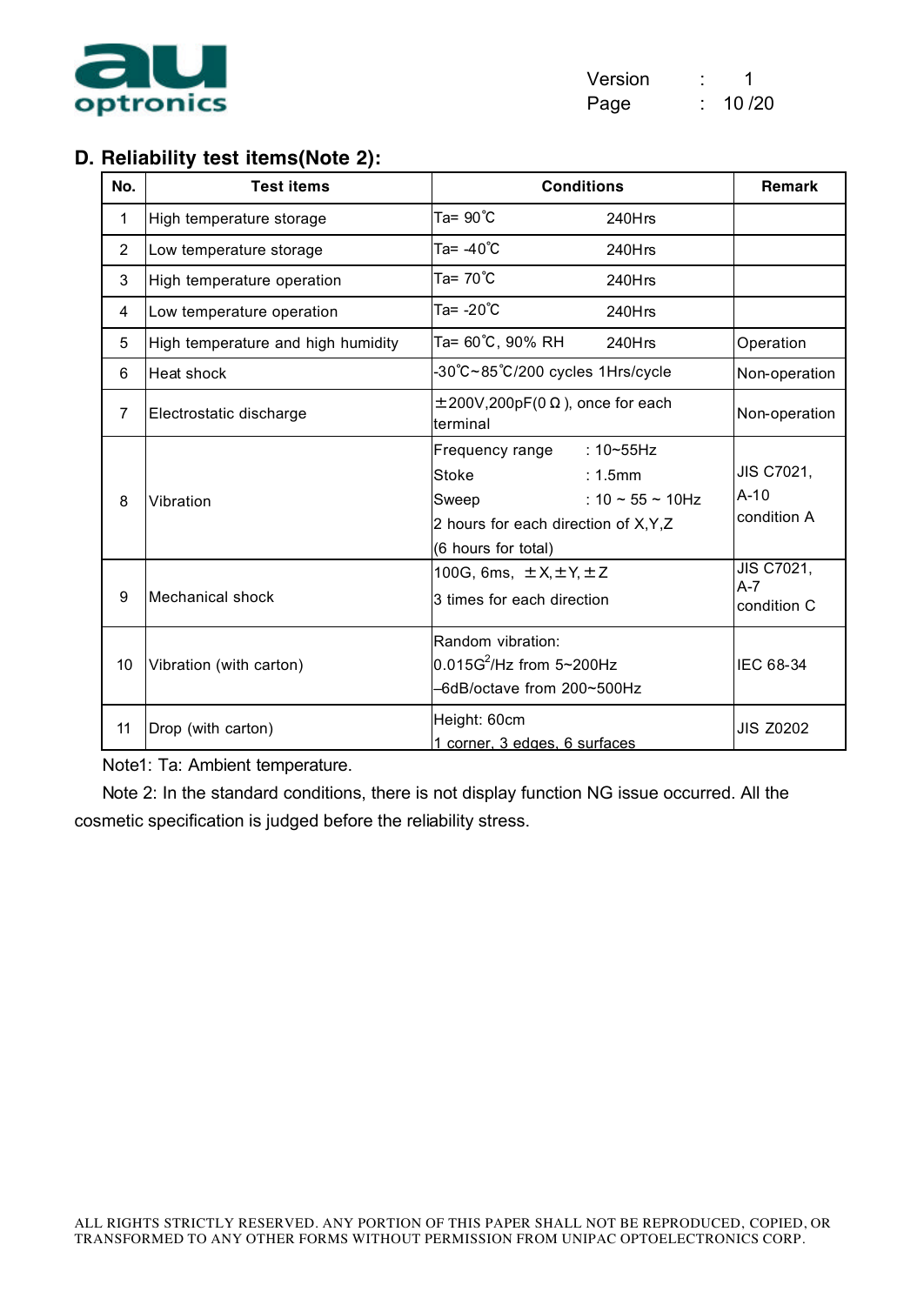![](_page_12_Picture_0.jpeg)

| Version | 1      |
|---------|--------|
| Page    | 11 /20 |

![](_page_12_Picture_2.jpeg)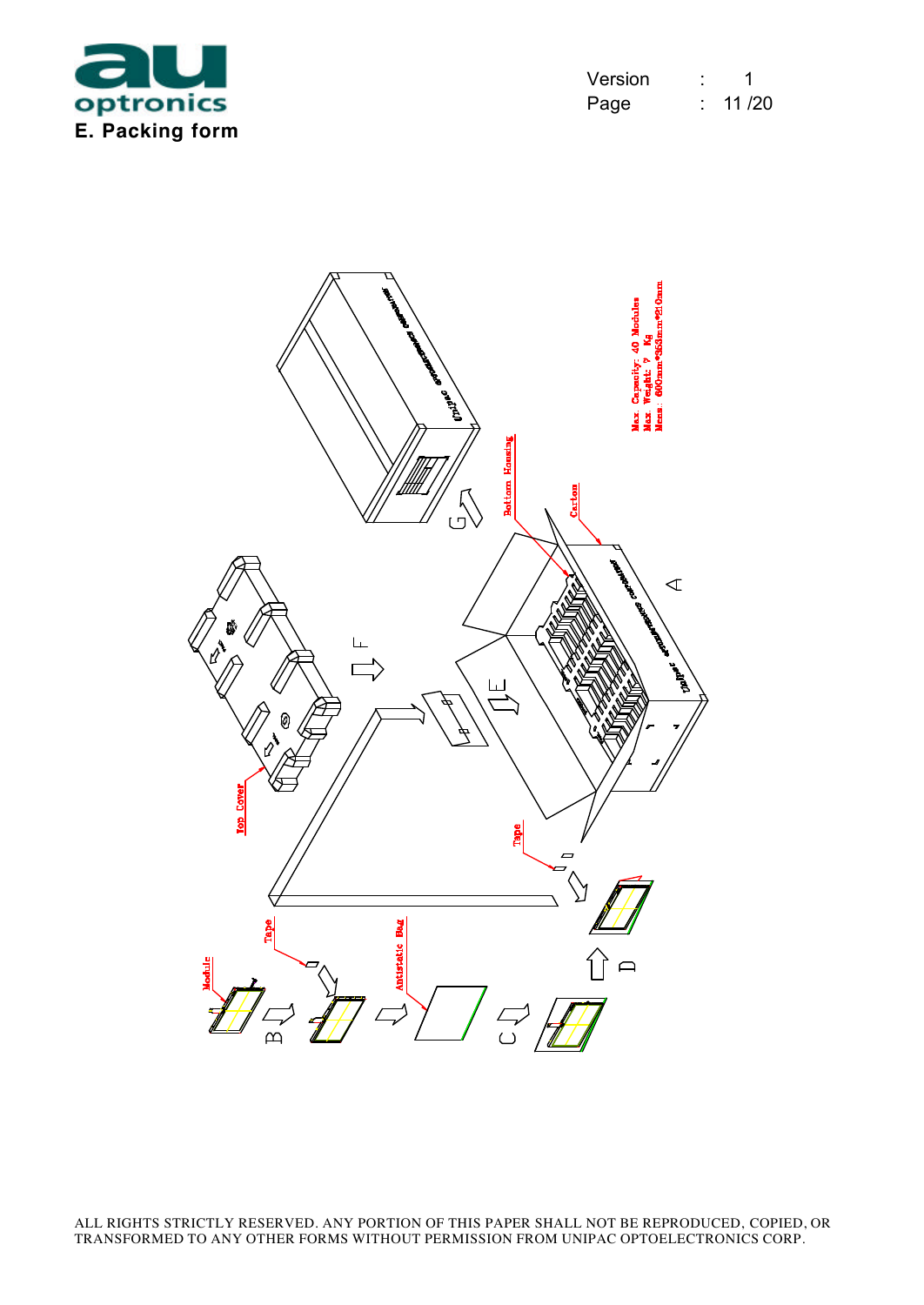![](_page_13_Picture_0.jpeg)

| Version |       |
|---------|-------|
| Page    | 12/20 |

![](_page_13_Figure_2.jpeg)

![](_page_13_Picture_3.jpeg)

3-5 rue du Jura Batiment Tokyo - Silic 586<br>94663 RUNGIS Cedex - FRANCE<br>Tél.: +33 (0) 1 49 78 88 88<br>Fax : + 33 (0) 1 49 78 88 89 www.axess-technology.com<br>contact@axess-technology.com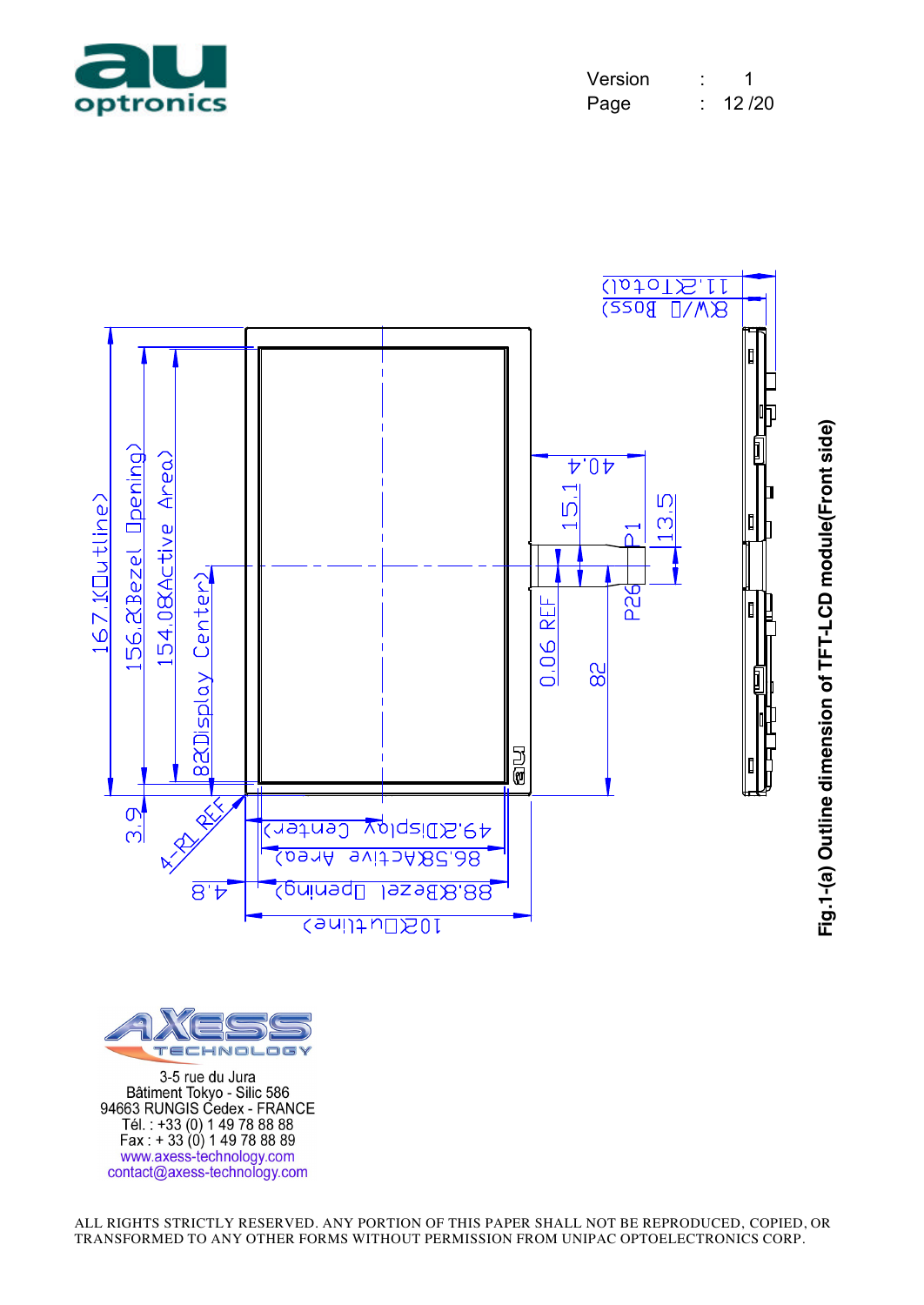REF Ō ة

al<del>''...</del>

نہ<br>نہ

<u>wer w</u>

![](_page_14_Figure_1.jpeg)

indund Wine Fixed,Using M2.0xP0.4xL1.5 Screw.(Customer side)

 $\overline{N}$   $\alpha$ 

![](_page_14_Figure_2.jpeg)

![](_page_14_Figure_3.jpeg)

![](_page_14_Picture_4.jpeg)

 $\equiv$ 

同

 $\blacksquare$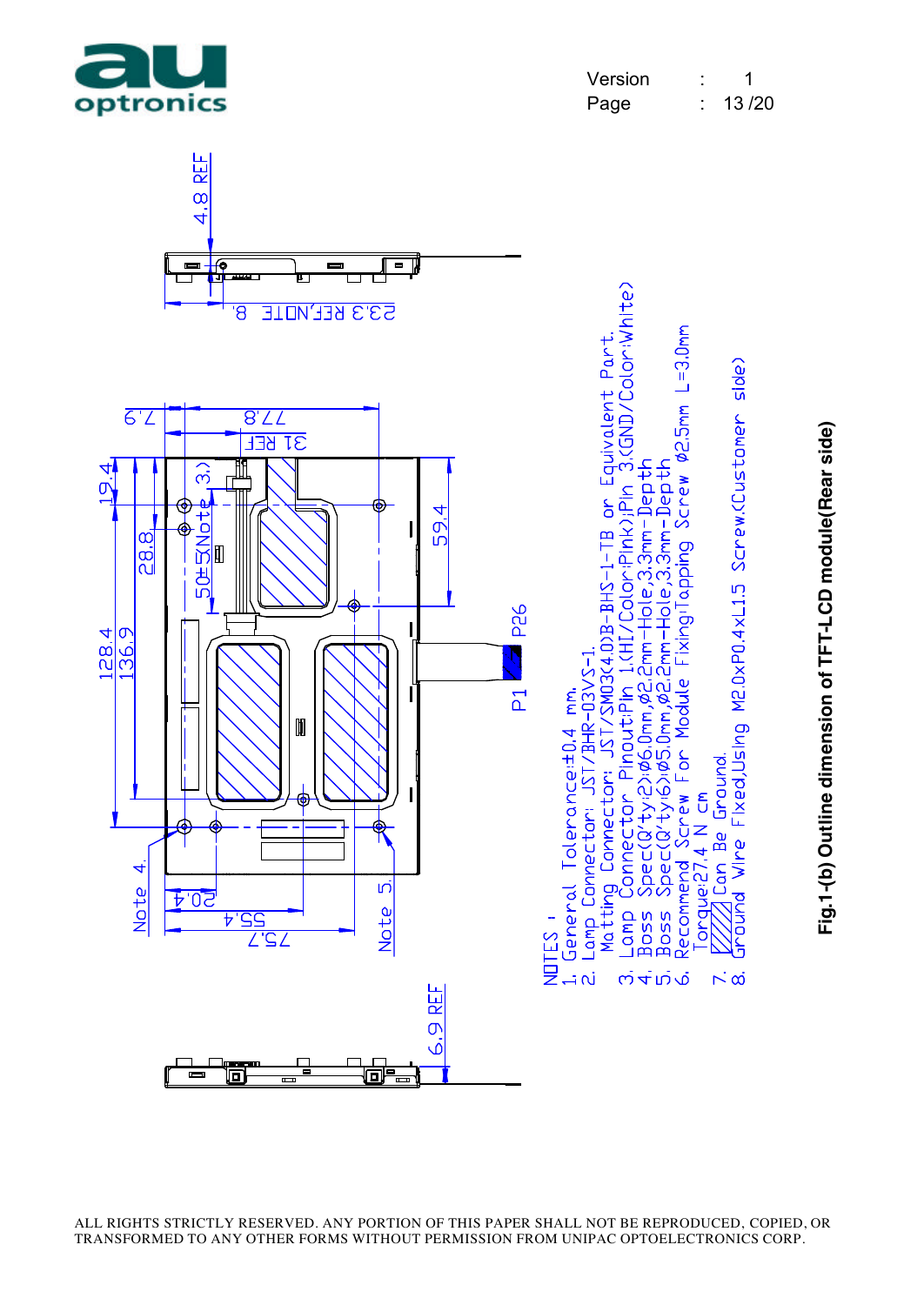![](_page_15_Figure_1.jpeg)

![](_page_15_Figure_2.jpeg)

 $\pm$ s street in the state of the state of the state of the state of the state of the state of the state of the state of the state of the state of the state of the state of the state of the state of the state of the state of th  $\pm$ SUH t t HDH  $\pm$ t CWH CHANNEL CHANNEL CHANNEL CHANNEL CHANNEL CHANNEL CHANNEL CHANNEL CHANNEL CHANNEL CHANNEL CHANNEL CHANNEL CHANNEL CHANNEL CHANNEL CHANNEL CHANNEL CHANNEL CHANNEL CHANNEL CHANNEL CHANNEL CHANNEL CHANNEL CHANNEL CHANNEL  $\begin{bmatrix} 1 & 0 & 0 \\ 0 & 1 & 0 \\ 0 & 0 & 0 \end{bmatrix}$  $\begin{array}{cccc} 2 & 2 \\ -2 & 3 \end{array}$  $\begin{array}{c|c|c|c|c} \hline \multicolumn{1}{c|c|}{\multicolumn{1}{c|c|}{\multicolumn{1}{c|c|}{\multicolumn{1}{c|c|}{\multicolumn{1}{c|c|}{\multicolumn{1}{c|c|}{\multicolumn{1}{c|c|}{\multicolumn{1}{c|c|}{\multicolumn{1}{c|c|}{\multicolumn{1}{c|c|}{\multicolumn{1}{c|c|}{\multicolumn{1}{c|c|}{\multicolumn{1}{c|c|}{\multicolumn{1}{c|c|}{\multicolumn{1}{c|c|}{\multicolumn{1}{c|c|}{\multicolumn{1}{c|c$  $\sim$  $\Rightarrow$  $\overline{c}$ I  $\overline{c}$  $\begin{bmatrix} 1 \\ 1 \\ 1 \\ 1 \end{bmatrix}$  $\sigma$ the contract of the contract of the contract of the contract of the contract of the contract of the contract of the contract of the contract of the contract of the contract of the contract of the contract of the contract o <sub>ots</sub>  $\rm{^e}$  $\pm$ )<br>20<br>11<br>11 C P H 2 C P H 3 C P P P P P P D P D  $\frac{1}{2}$  f<sub>1</sub>,  $\frac{1}{2}$  f<sub>1</sub>,  $\frac{1}{2}$  f<sub>1</sub>,  $\frac{1}{2}$  f<sub>1</sub>,  $\frac{1}{2}$  f<sub>1</sub>,  $\frac{1}{2}$  f<sub>1</sub>,  $\frac{1}{2}$  f<sub>1</sub>,  $\frac{1}{2}$  f<sub>1</sub>,  $\frac{1}{2}$  f<sub>1</sub>,  $\frac{1}{2}$  f<sub>1</sub>,  $\frac{1}{2}$  f<sub>1</sub>,  $\frac{1}{2}$  f<sub>1</sub>,  $\frac{1}{2}$  f<sub>1</sub>,  $\frac{1}{2}$  f<sub>1</sub>  $\rm{^e}$ 9 % 9 0 0  $84$ CPH 0<br>0<br>0 % $\begin{array}{cccc} \hline \text{ } & \text{ } & \text{ } & \text{ } \\ \text{ } & \text{ } & \text{ } & \text{ } & \text{ } \\ \text{ } & \text{ } & \text{ } & \text{ } & \text{ } & \text{ } \\ \text{ } & \text{ } & \text{ } & \text{ } & \text{ } & \text{ } \\ \text{ } & \text{ } & \text{ } & \text{ } & \text{ } & \text{ } & \text{ } \\ \end{array}$ 5 bM  $\rm{^e}$ ूषा 1<br>0<br>0 THE SPACE OF ANY CONTROL OF THIS PAPER SHALL NOT BE REPRODUCED, COPIED<br>TRANSFORMED TO ANY OTHER FORMS WITHOUT PERMISSION FROM UNIPAC OPTOELECTRONICS CORP. 爵

ALL RIGHTS STRICTLY RESERVED. ANY PORTION OF THIS PAPER SHALL NOT BE REPRODUCED, COPIED, OR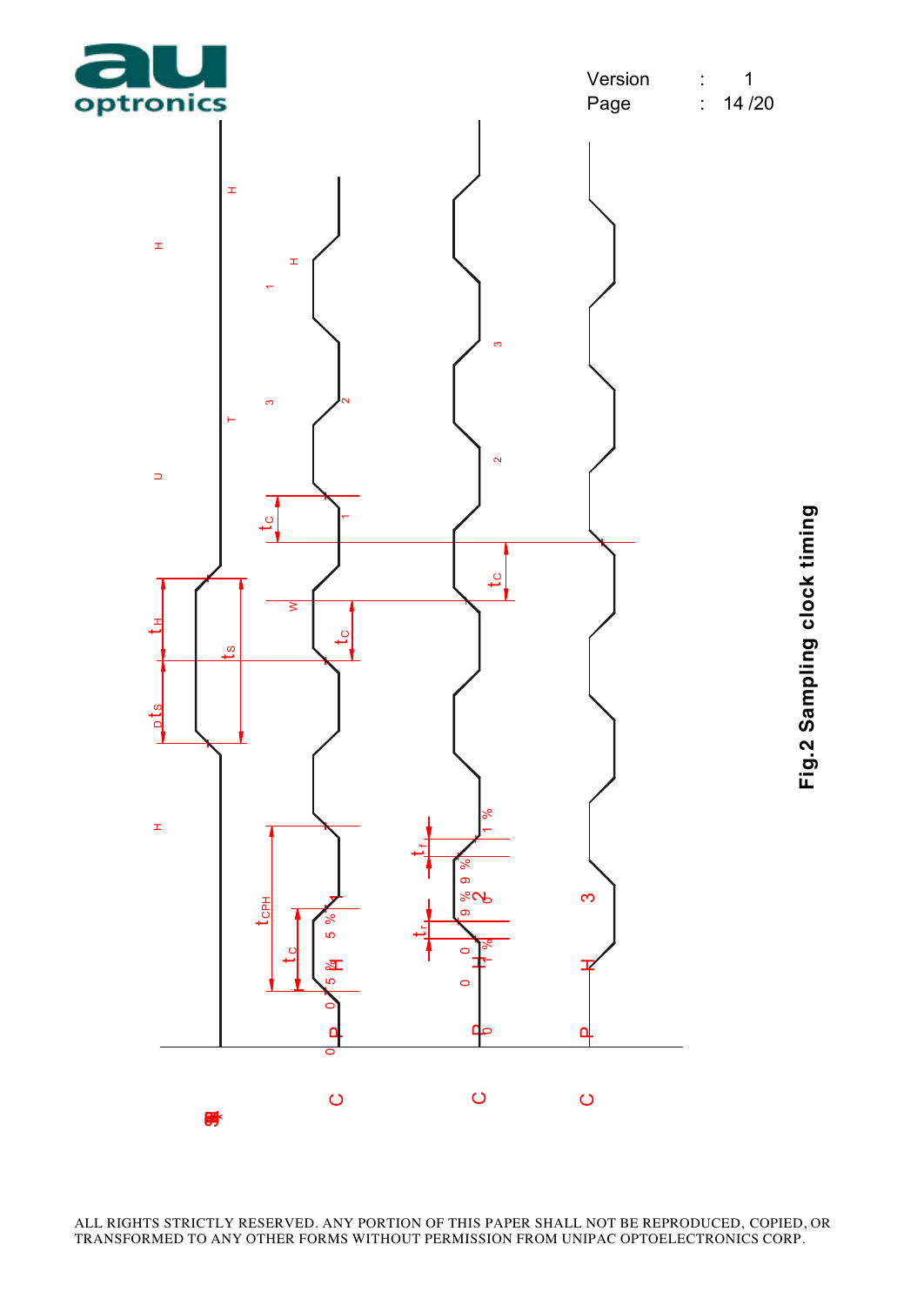![](_page_16_Picture_0.jpeg)

![](_page_16_Figure_1.jpeg)

**Fig.3 Horizontal display timing range**

ALL RIGHTS STRICTLY RESERVED. ANY PORTION OF THIS PAPER SHALL NOT BE REPRODUCED, COPIED, OR TRANSFORMED TO ANY OTHER FORMS WITHOUT PERMISSION FROM UNIPAC OPTOELECTRONICS CORP.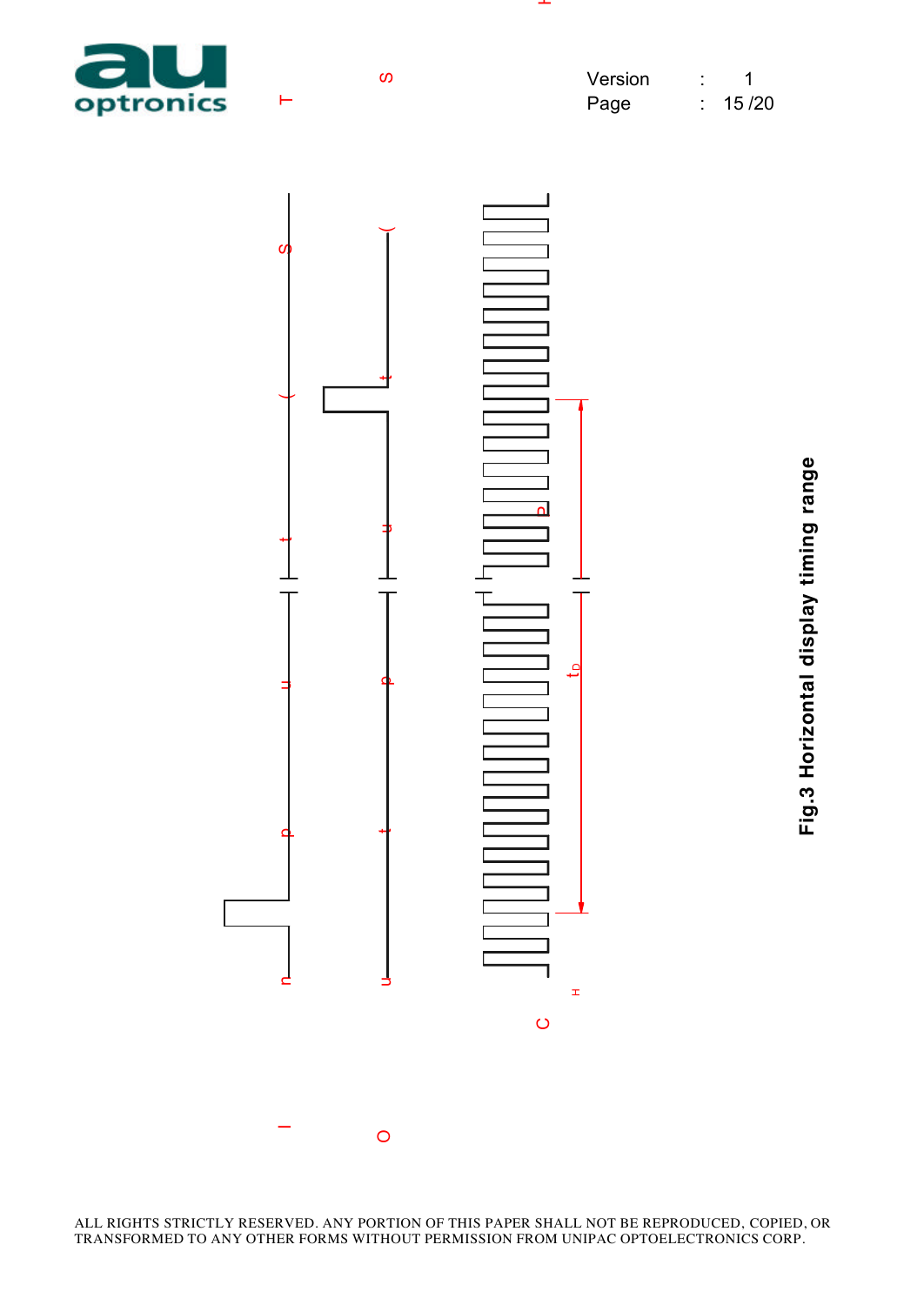![](_page_17_Picture_0.jpeg)

 $\circ$ 

![](_page_17_Figure_2.jpeg)

ALL RIGHTS STRICTLY RESERVED. ANY PORTION OF THIS PAPER SHALL NOT BE REPRODUCED, COPIED, OR TRANSFORMED TO ANY OTHER FORMS WITHOUT PERMISSION FROM UNIPAC OPTOELECTRONICS CORP.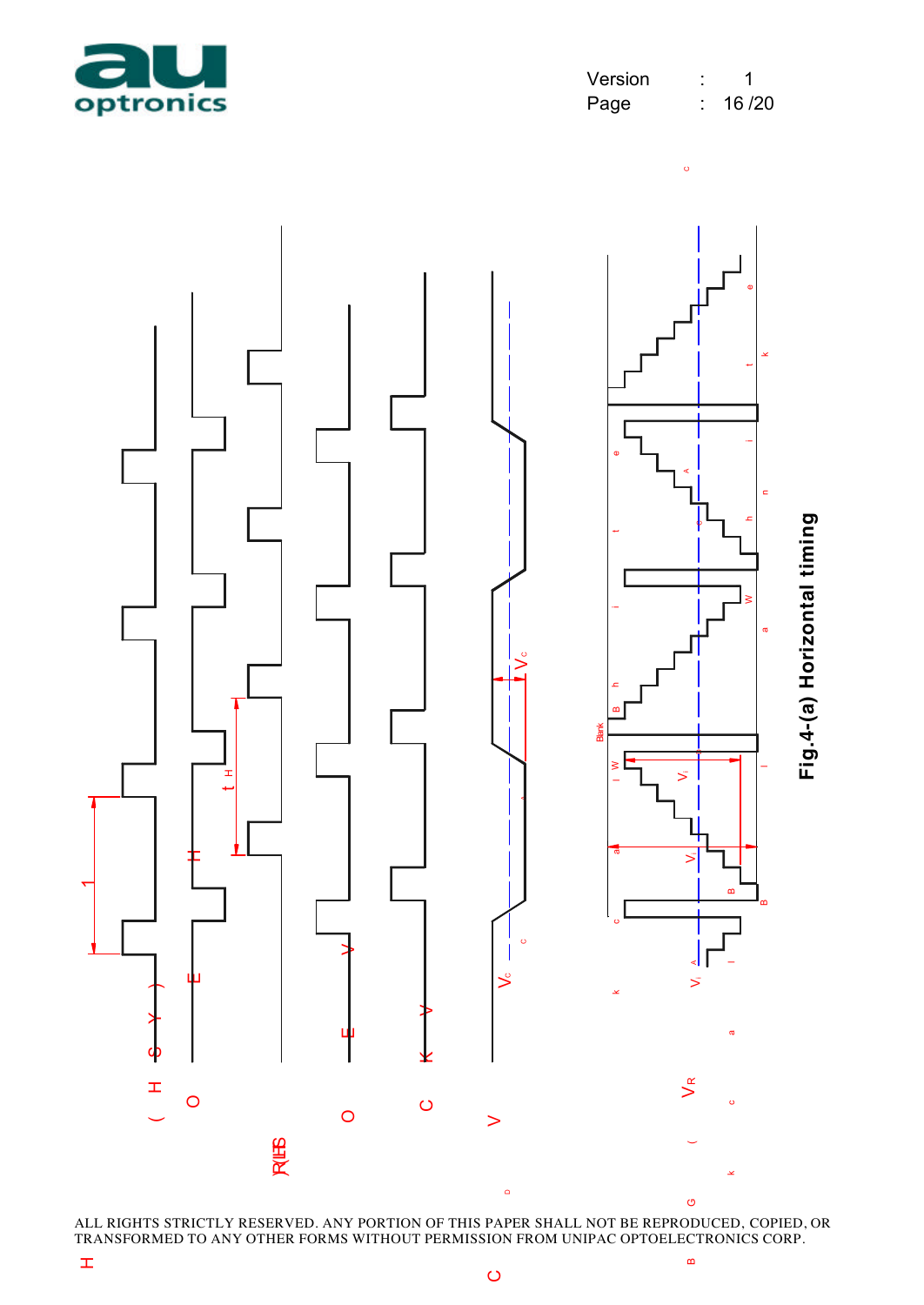![](_page_18_Picture_0.jpeg)

| Version |       |
|---------|-------|
| Page    | 17/20 |

![](_page_18_Figure_2.jpeg)

ALL RIGHTS STRICTLY RESERVED. ANY PORTION OF THIS PAPER SHALL NOT BE REPRODUCED, COPIED, OR

سە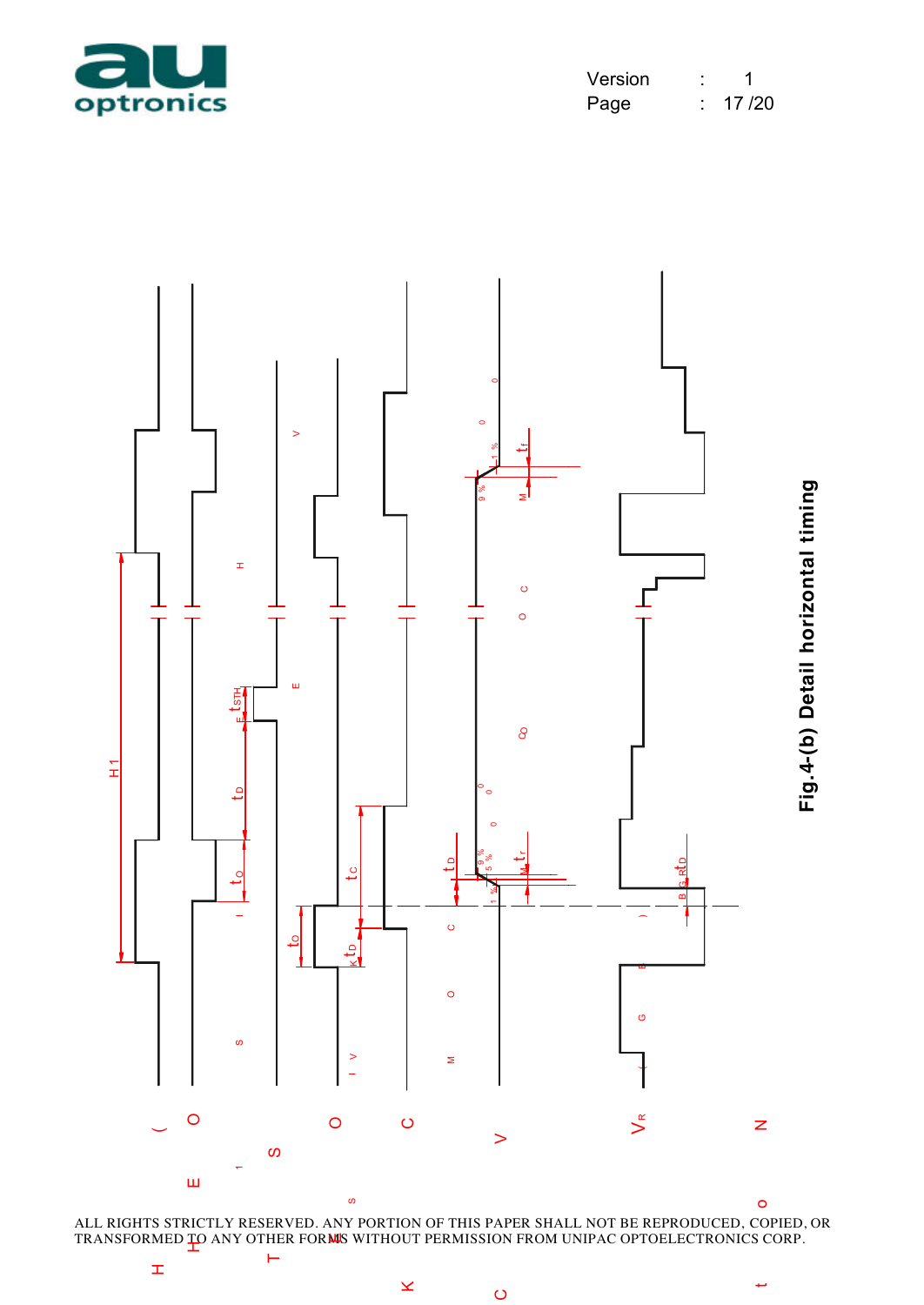![](_page_19_Picture_0.jpeg)

| Version |       |
|---------|-------|
| Page    | 18/20 |

![](_page_19_Figure_2.jpeg)

Fig.5 Vertical shift clock timing

ALL RIGHTS STRICTLY RESERVED. ANY PORTION OF THIS PAPER SHALL NOT BE REPRODUCED, COPIED, OR TRANSFORMED TO ANY OTHER FORMS WITHOUT PERMISSION FROM UNIPAC OPTOELECTRONICS CORP.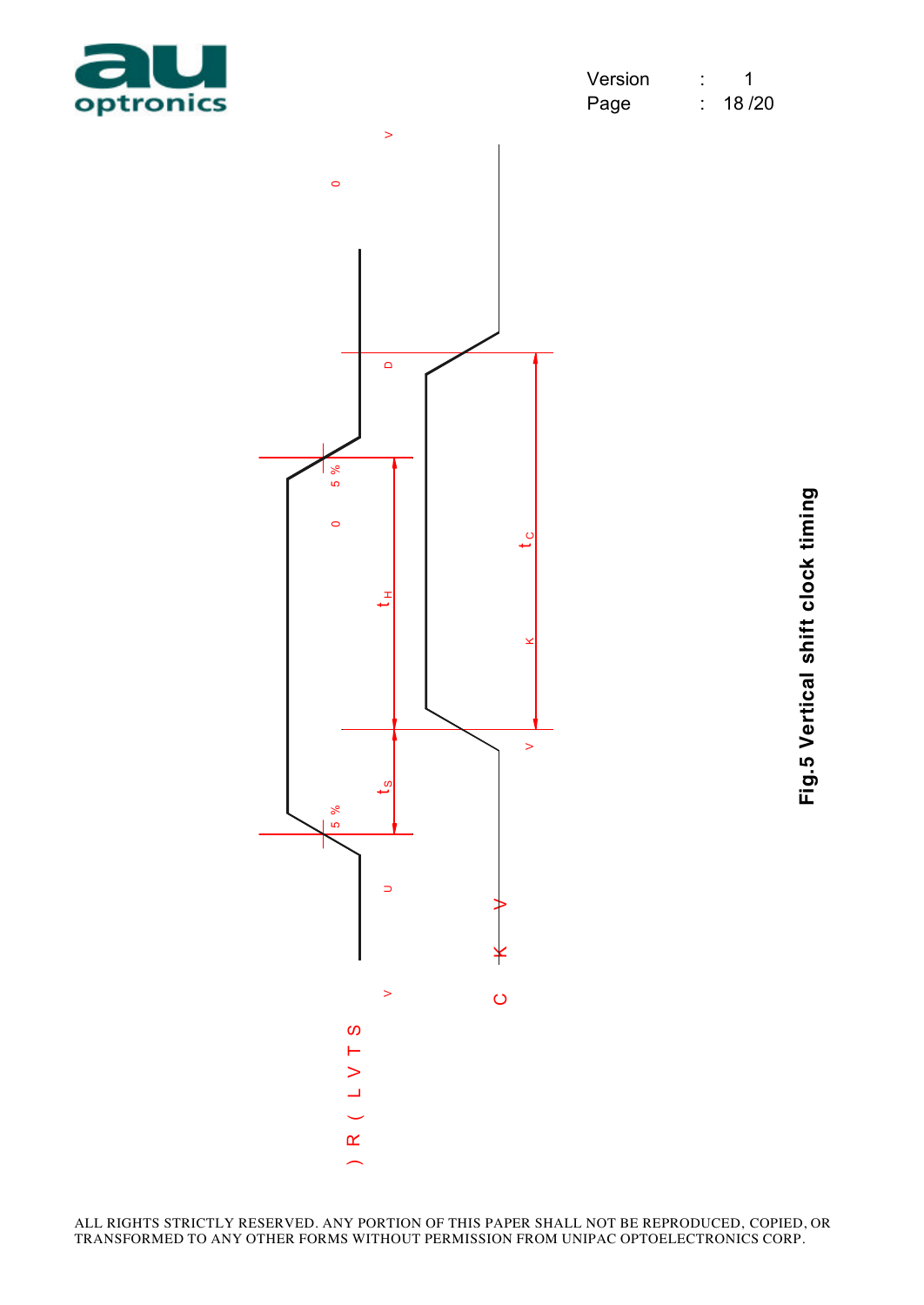![](_page_20_Picture_0.jpeg)

 $\overline{\mathbf{C}}$ 

 $\geq$ 

![](_page_20_Figure_2.jpeg)

Fig.6-(a) Vertical timing (From up to down) **Fig.6-(a) Vertical timing (From up to down)**